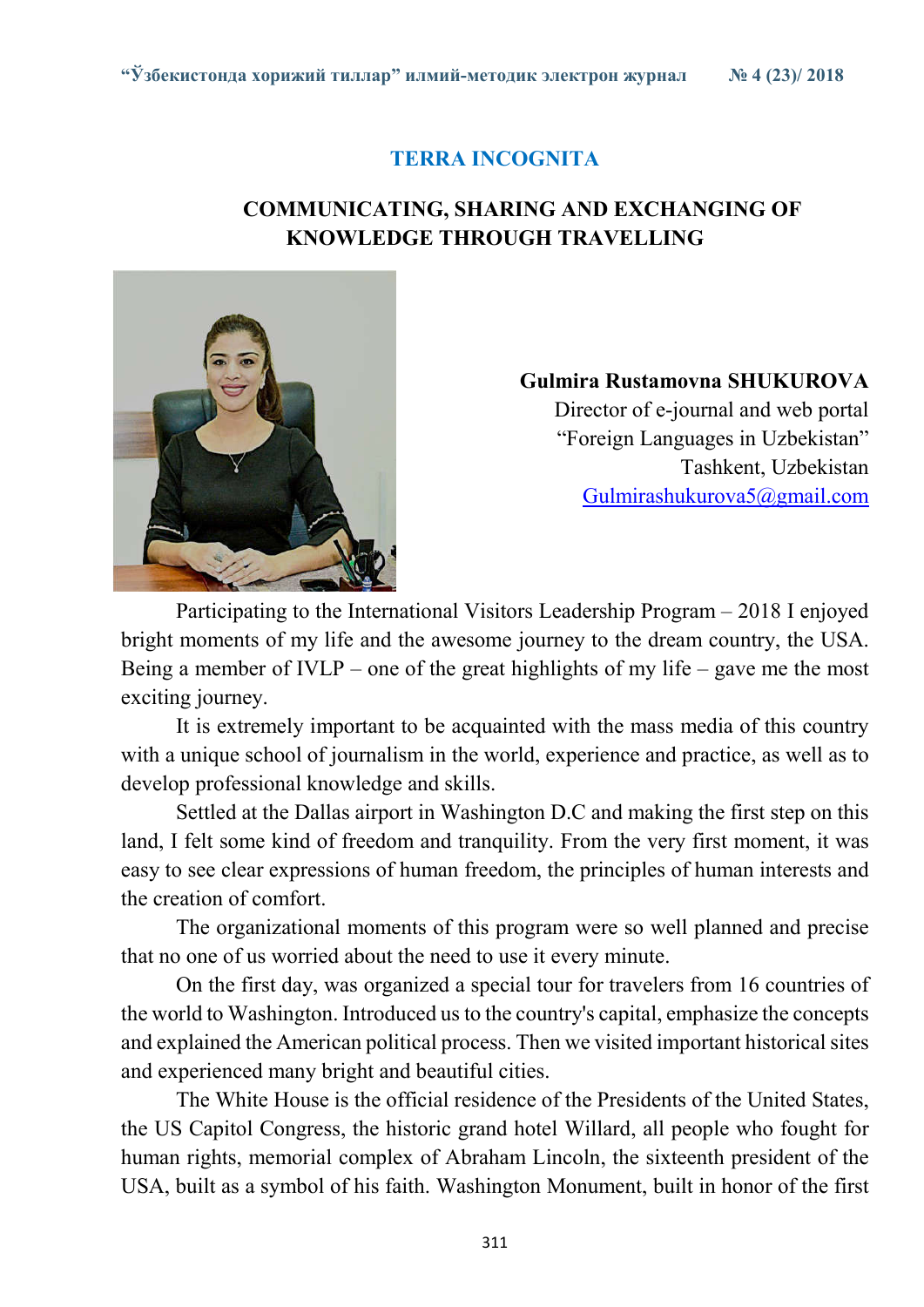US President George Washington, counted as the highest tower in the world before The Eiffel Tower appeared in Paris. Walking along the monument of Martin Luther King, the youngest Nobel Peace Prize laureate, before Malala Yusufzade, a prominent public figure, a leader of equal civil rights, Air and Space museum, complete history of airplane development, the American History museum are the whole picture of the history of America, lifestyle traditions and values.



IVLP officially began on Monday  $17<sup>th</sup>$  September in the States capital Washington DC. Topic of the week was "The First Amendment: Free Speech and Free Press" and "International and national Media Literacy Program"

During that week, we listened to a good number of professionals from different Federal Departments, notable partnered agencies and NGOs who gave an insight into their operations with particular focus on Media & Digital Literacy. They also shared their experience in handing media literacy via the various social media platforms. Tours to their institutions, agencies and organizations topped off the sessions.

The sessions themselves were interactive, allowing participants to ask questions related to the discussions or out of the proposed topics.

Each meeting in Washington gave me wide knowledge and concepts regarding US policy, historical development and media projects, both at the national and international levels.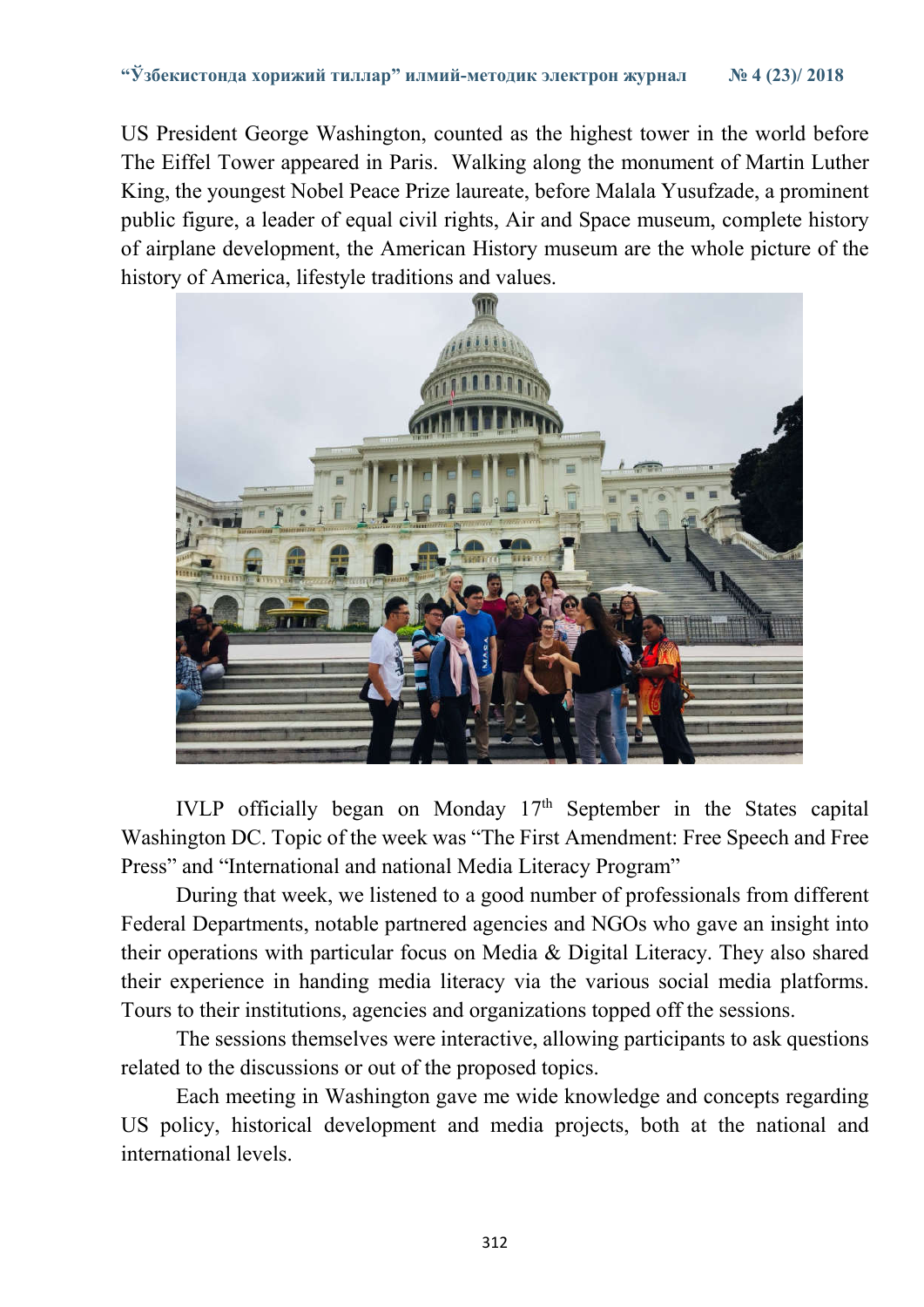Meetings with experienced specialists in the field included interesting topics. Lesson Learned from Media Literacy Projects, The Role of Association in Supporting Media Literacy, Freedom of Information Act (FOIA), U.S. Federal Government Structure and Political Process, First Amendment Media Literacy and PolitiFact Structure and Methodology and, of course, lunch at the National Press Club, all of those gave us new knowledge and ideas.

Participants of the 2018 IVLP appropriately addressed as Visitors represented 16 countries: People's Republic of China, Australia, India, Malaysia, Indonesia, Kazakhstan, Uzbekistan, Tajikistan, Mongolia, Nepal, Pakistan, Singapore, Philippines, Republic of Korea, Vietnam and Papua New Guinea. All these visitors are either educators, communicators, public relation practitioners or practicing journalists. Communicating, sharing and exchanging of knowledge, experiences, ideas and opinions along with cultural exchanges is the basic aim of IVLP. And on the international aspect, cements further the Education and Cultural relationship between each of these countries and USA.



Another visit to Washington DC had a special meaning for me. Newseum – the journalistic world, its history, the hottest events of this universe, current trends and, as a rule, deeper understanding of the most important processes in the life of mankind.

Visit to the NEWSEUM was the epitome of new research and conversation. Every news was reachable under one roof. A lifetime experience indeed. An in-depth news of The Berlin Wall, 9/11, major terrorist attacks and many more is on one exhibition. The power of journalism, its courage, consequences, fake news everything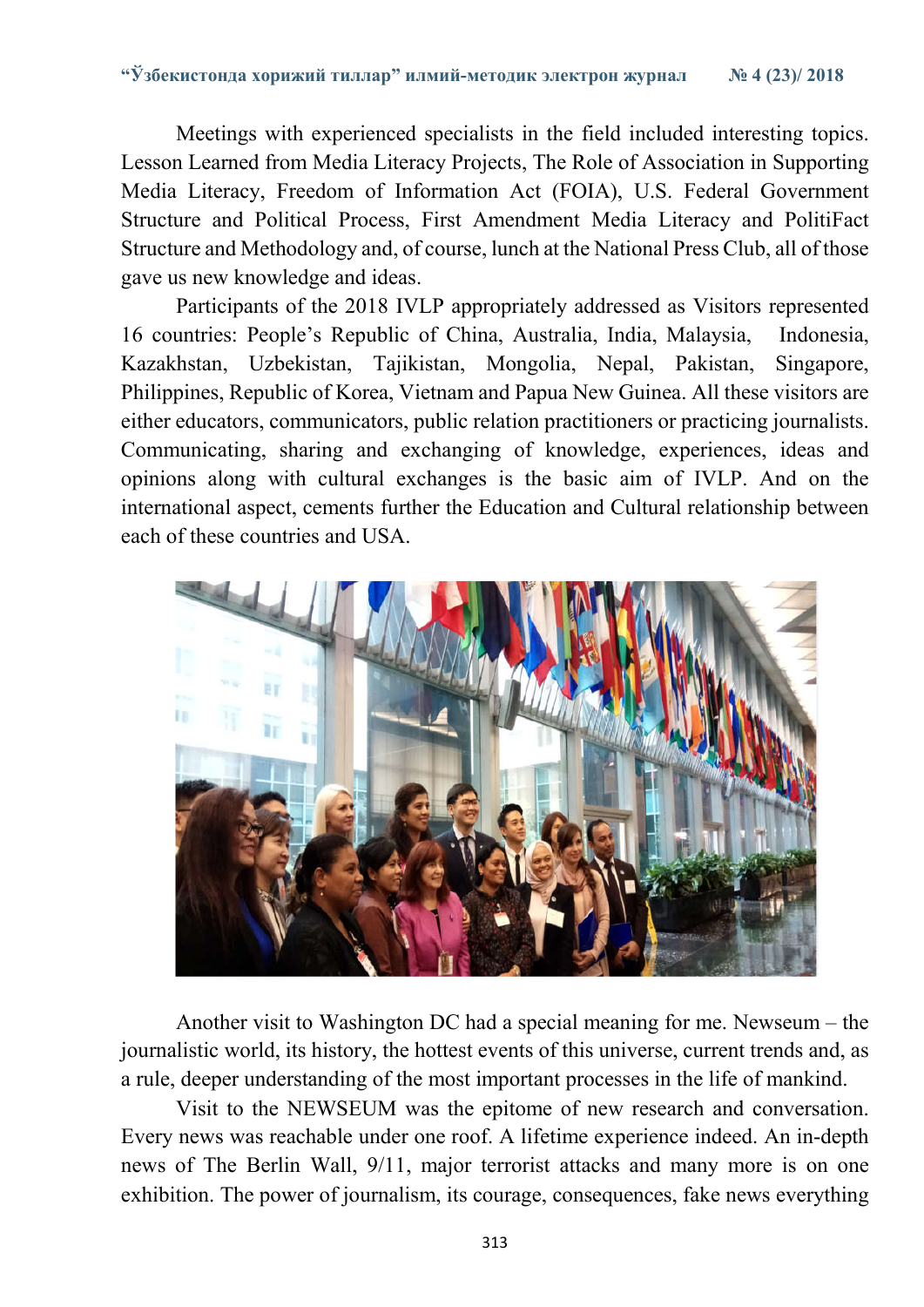well explained. The news studio in Newseum was small yet it had everything to function as a newsroom. The broken tower and other ruminants of 9/11 attacks are preserved which brings backs the memories of the horrifying day. The memories of journalists who lost their lives for the press freedom. All this expanded the scope of my knowledge to teach my students as a teacher. They have expanded their ability to provide more and more information about American journalism and the global media in general.

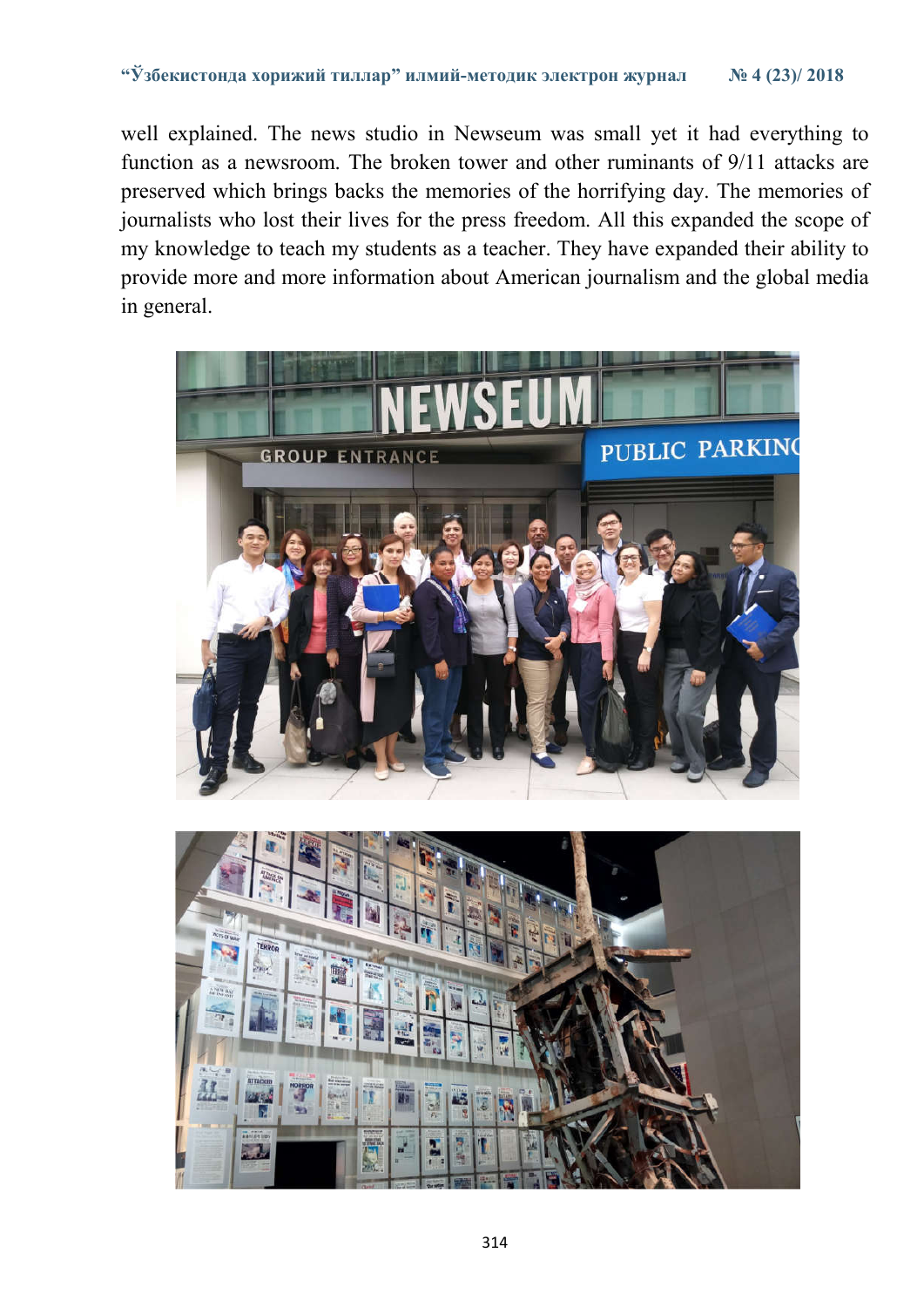#### New horizons, new experiences

New Hampshire is one of the most sincere and friendly states in the United States. Its unique and beautiful nature, the atmosphere of tranquility, the sincerity of the people, the friendly and relaxed atmosphere inspired me. In the state of New Hampshire, I had really calm and relaxed days. Visit to the apple orchid, like side hiking and travelling in a limousine... and seeing the largest textile mills of the state. New Hampshire is an extraordinary state, it is a US state in New England, and is defined by its quaint towns and large expanses of wilderness. This state does not lay any sales tax, hence a good place to shop. From the capital city to local state, I cannot express my emotions.

Visit to Concord High School also demonstrated the importance of media literacy in the education system of our country. Аn extensive discussion on media literacy at high school level, how it's being implemented and how it can be made more effective. Indeed the teachers are taking many efforts to make the literacy happen. Also visited some of the classrooms and witnessed live classes. We liked the methodology that encourages students to work and think more independently. We studied the experience of introducing and teaching media literacy in schools.



The Penman Press, made up of students, from editors to marketers, and its diligent and intelligent stuff, boys and girls, made a big impression on us. An interactive meeting with the Editor of The Concord Monitor (A daily newspaper in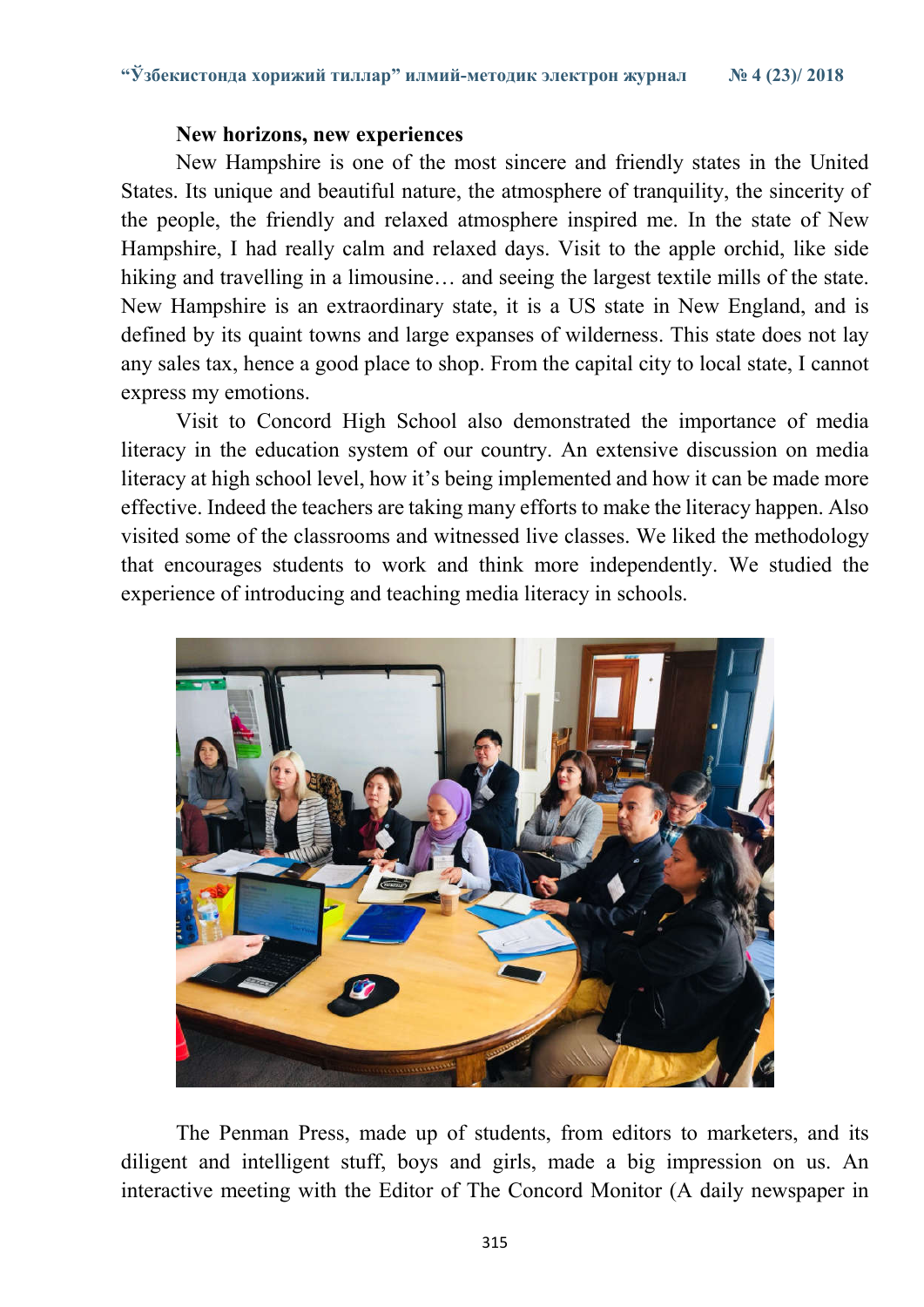Concord, New Hampshire) Mr. Jon Van Fleet gave us a good amount of courage to publish truth and not entertainment. Visiting his press, we were humbled to witness the power of journalism. The process of newspaper printing was exiting!

Session with the Media power youth organization, who are working on media literacy with middle school students was very interesting for me. It is great to see organizations trying to make kids aware of the consequences of the overdose of media and involving parents in their activities. Their curriculum on media literacy was well developed and thoughtful. We agreed to cooperate with members of this organization and do joint projects.

Home hospitality in New Hampshire was also fun and great. We enjoyed American hospitality. Sincere conversations about cultures and delicious cuisine, values and the latest sweets were wonderful.



The program, developed for us in Denver, Colorado, also played an important role in sharing our professional experience, defining new plans and ideas. Interactive session with Vanessa Otero, Founder of Ad Fonts Media, Inc. was one of the great parts of our program. She has designed some real constructive parameters to segregate fake information. These research methods are very productive and well thought.

Visit to Colorado Media School and to KOA news radio were also productive. Colorado Media School offers training programs for broadcast students. A visit to their lab was interesting. In addition, KOA news radio is one of the biggest radio station I have ever seen. This station has well established with modern equipment and studio. Was a pleasure to see live programming on such a large radio station.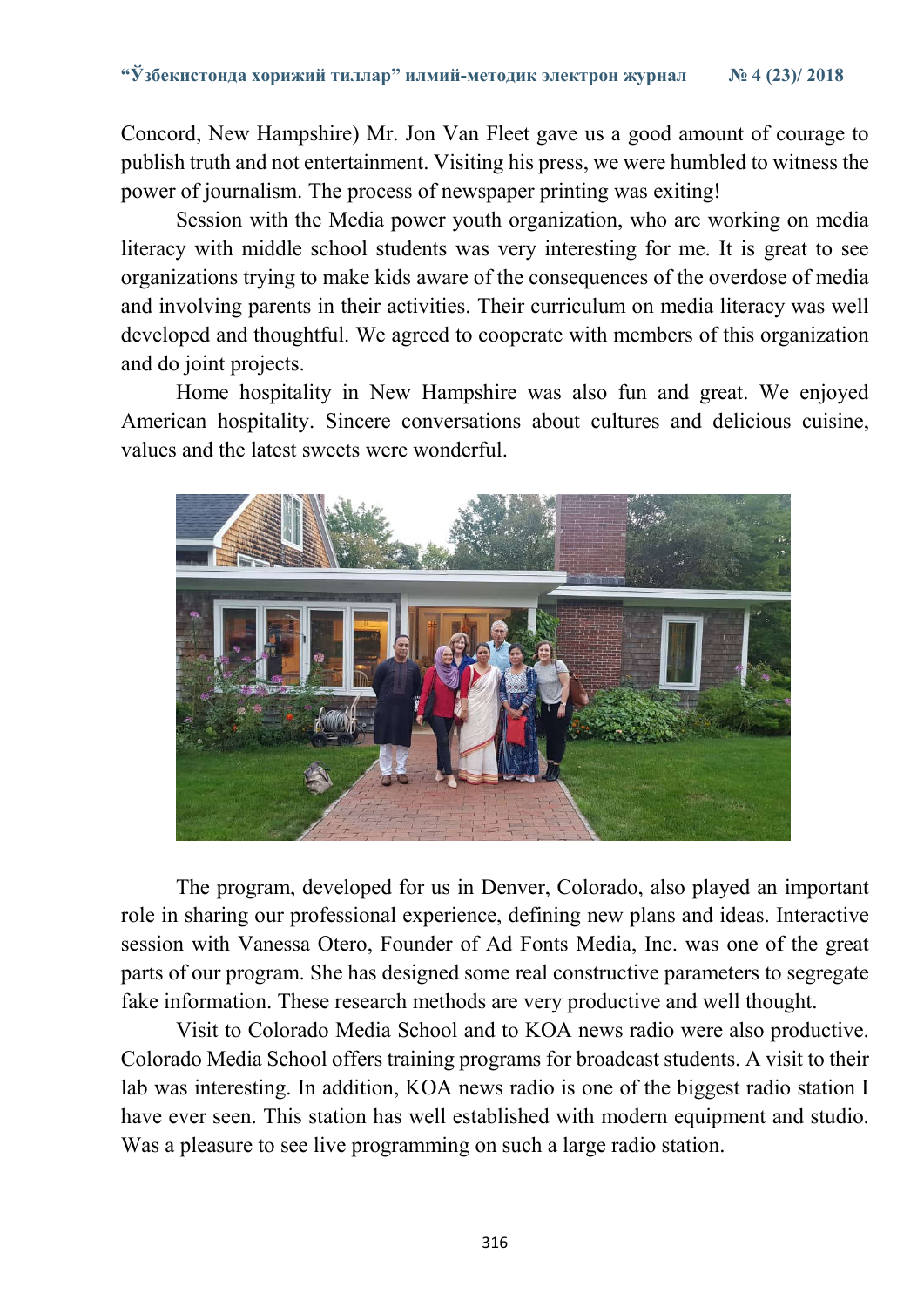An ultimate joy we had in the session with the POP Culture Classroom, I advise to every media educator to work with POP Culture websites…. I was spellbound and amazed at the level of dedication of the teachers and organizations. Comic books can also be a way of education. Looking forward to some important collaborations here.

## Santa Monica, Los Angeles, California

Our program in Los Angeles and every moments of our life in LA were unforgettable. Full of fun, luxury and astonishing beauty.

The city itself brings a life in you. A constructive visit and session with Tessa Garcia of Centre for Media literacy just got back to our school days with some constructive exercise and lessons on media literacy and her pedagogical skills.

A visit to the UCLA with Jeff Share was also an amazing session on Media, teaching media, literacy of media and methods of teaching.

Inspiring session was the observation of Broadcasting Class at Mira High School. Was amazing to see 14-18 years old kids preparing a news bulletin… loads of good wishes to these kids for all the hard work and dedication.

And visit to University of Southern California, the center for Civic Education were also useful.

Our visit to Marlborough Girls High School was a great one. We have greatly appreciated the opportunities created for this school by the students, the curriculum, and the opportunities they have to develop themselves.

Walking on Hollywood Street, a small town – an exciting journey through Universal Studio has made all the volunteers excited.